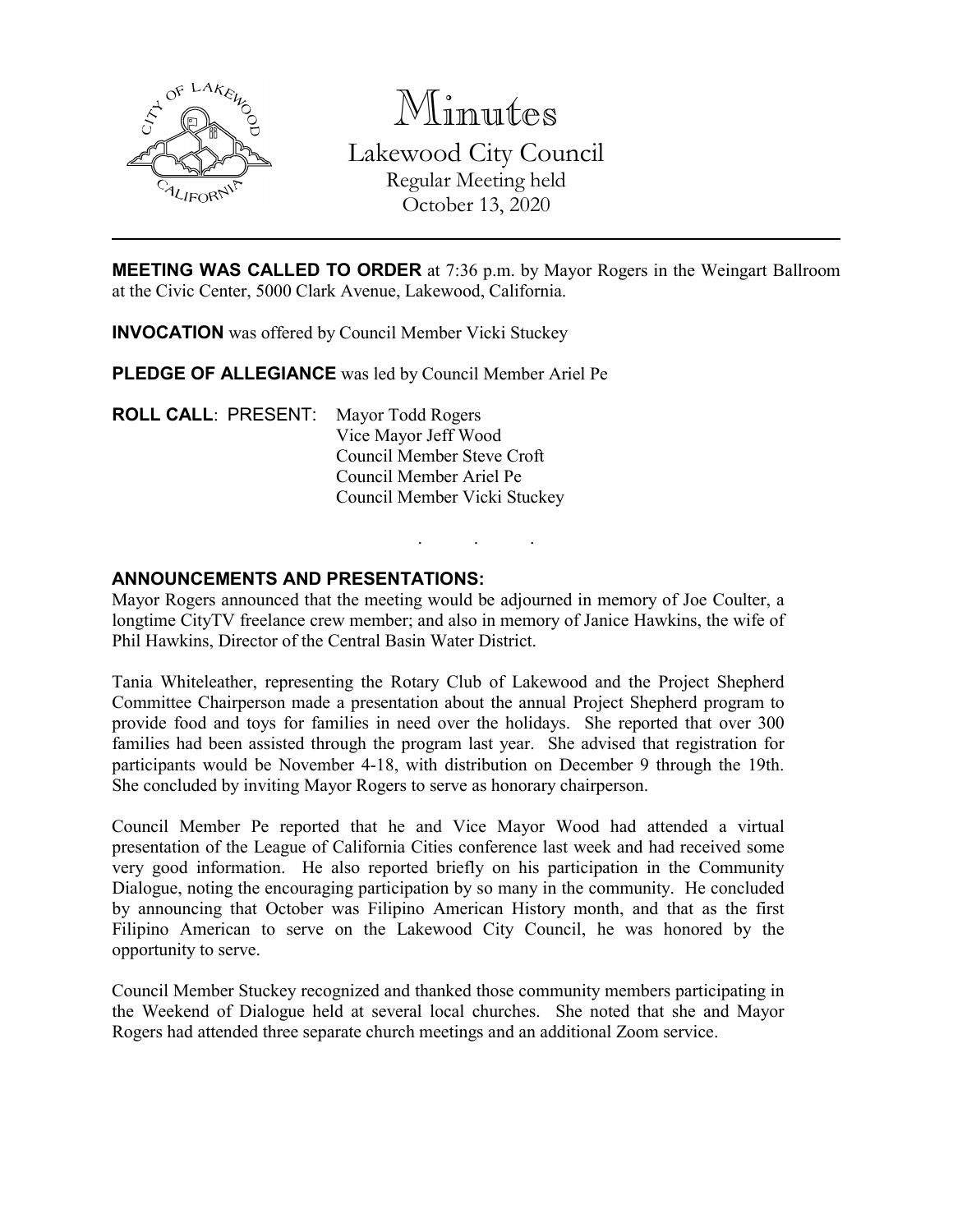### **ANNOUNCEMENTS AND PRESENTATIONS:** Continued

Mayor Rogers stated that although due to Brown Act restrictions only two City Council Members were able to participate directly in both the Community Dialogue meetings and the Weekend of Dialogue services, recordings of the events were made available to the entire Council. He expressed appreciation to the Interfaith Council and all of the participating pastors and congregations.

#### **ROUTINE ITEMS:**

COUNCIL MEMBER CROFT MOVED AND VICE MAYOR WOOD SECONDED TO APPROVE ROUTINE ITEMS 1 THROUGH 3 AND 5 THROUGH 9.

. . .

- RI-1 Approval of Minutes of the Meeting held May 12, 2020
- RI-2 Approval of Personnel Transactions
- RI-3 Approval of Registers of Demands
- RI-5 Approval of Meeting Reports and Authorizations Pursuant to AB 1234
- RI-6 Approval of Reimbursement Agreement for Long Beach Transit Fixed Route Subsidy Services
- RI-7 Approval of Purchase of Various Operational Parts and Supplies
- RI-8 Approval of Professional Services Agreement for Implementation and Maintenance of Utility Management System
- RI-9 Approval of Engineering Design Services for RMRA and STPL Pavement Rehab

UPON ROLL CALL VOTE, THE MOTION WAS APPROVED:

AYES: COUNCIL MEMBERS: Croft, Wood, Pe, Stuckey and Rogers NAYS: COUNCIL MEMBERS: None

RI-4 Approval of Report of City Council Committees' Activities

Deidre Norville, Lakewood, addressed the City Council regarding the Committee report with questions about reporting processes for neighborhood parking problems and whether the City Council would be taking a position on Measure J.

Mayor Rogers reminded Lakewood residents of the various ways for residents to contact the City and the City Council with any concerns and encouraged residents to call City Hall, email or use the downloadable app Lakewood Connect to report problems or concerns.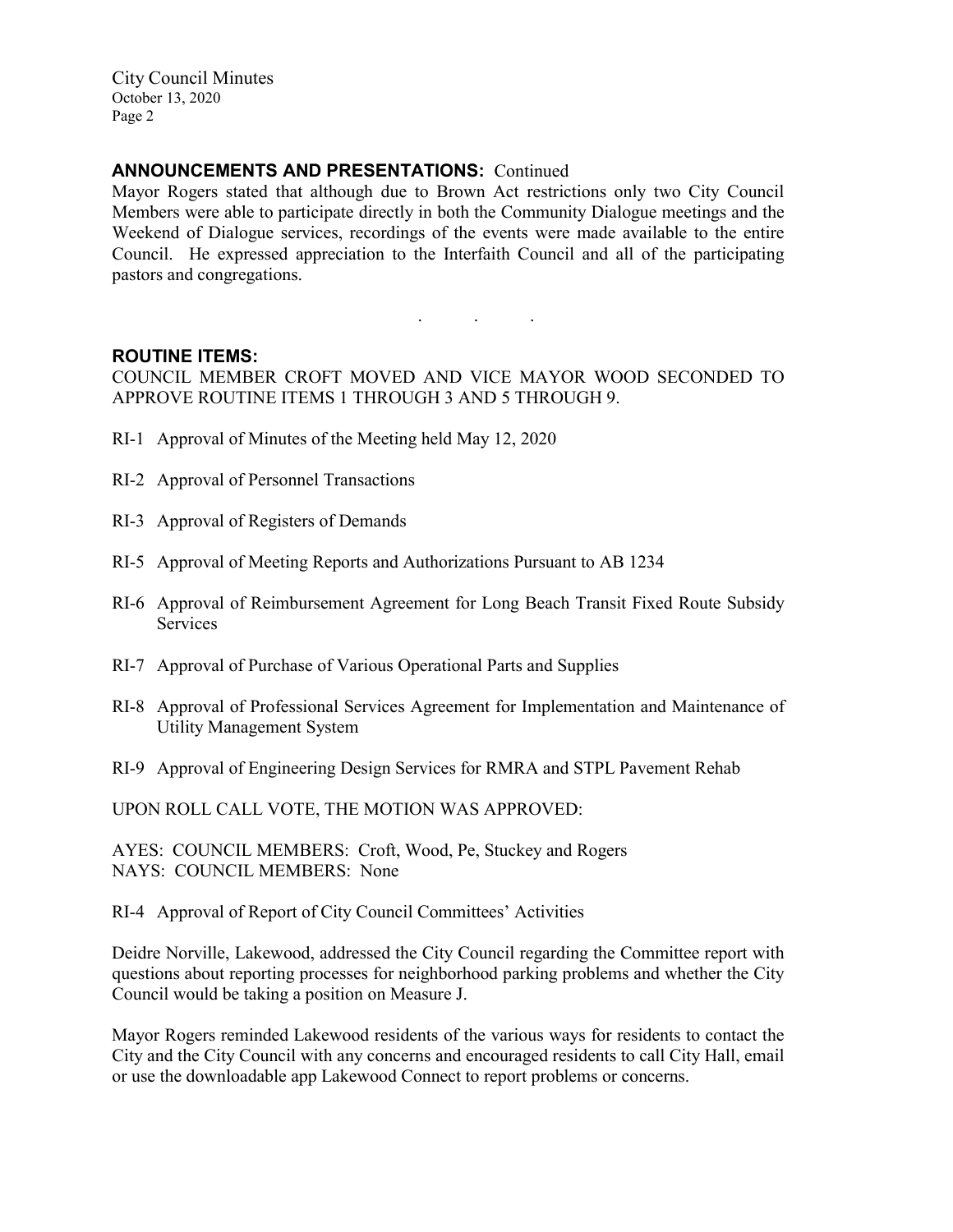#### **ROUTINE ITEMS:** Continued

VICE MAYOR WOOD MOVED AND COUNCIL MEMBER STUCKEY SECONDED TO APPROVE ROUTINE ITEM 4. UPON ROLL CALL VOTE, THE MOTION WAS APPROVED:

. . .

AYES: COUNCIL MEMBERS: Croft, Wood, Pe, Stuckey and Rogers NAYS: COUNCIL MEMBERS: None

#### **1.1 • PURCHASE ORDER FOR WELL 13A TREATMENT SYSTEM**

Jason Wen, Director of Water Resources, made a presentation based on the memo in the agenda and stated that a treatment system was required in order to bring Well 13A, located at CandleVerde Park, back into service after detection of a higher than acceptable arsenic level. He reported that a pilot study, conducted in July 2020, had determined that removal of the excessive arsenic was feasible. The Department had issued a Request for Proposal for a treatment system and received three bids, with the lowest being Yardney Water Management System. The plan would be to purchase the treatment system first, as it would take several months to build. He noted that Yardney had also provided alternative options that met the specification criteria, and which reduced their bid price by \$32,000 to \$154,873.68. He concluded by stating that a design consultant would be selected and the construction phase was expected to begin in early 2021 and completed by April 2021. The City Council Water Resources Committee had reviewed and approved the selection in their October 5, 2020 meeting. It was the recommendation of staff that the City Council appropriate \$165,000, which included a 6.5% contingency, in Water Fund Reserves for Well 13A Treatment System and award a Purchase Order to Yardney Water Management Systems, Inc. for not-to-exceed costs of \$155,000.

Council Member Croft, as a member of the City Council Water Committee, reminded everyone that arsenic was a naturally occurring mineral in the ground and sometimes appeared in ground water necessitating treatment.

Mayor Rogers opened the public hearing at 7:56 p.m. and called for anyone in the audience wishing to address the City Council on this matter. There was no response.

COUNCIL MEMBER CROFT MOVED AND COUNCIL MEMBER STUCKEY SECONDED TO APPROVE STAFF'S RECOMMENDATION. UPON ROLL CALL VOTE, THE MOTION WAS APPROVED:

AYES: COUNCIL MEMBERS: Croft, Wood, Pe, Stuckey and Rogers NAYS: COUNCIL MEMBERS: None

. . .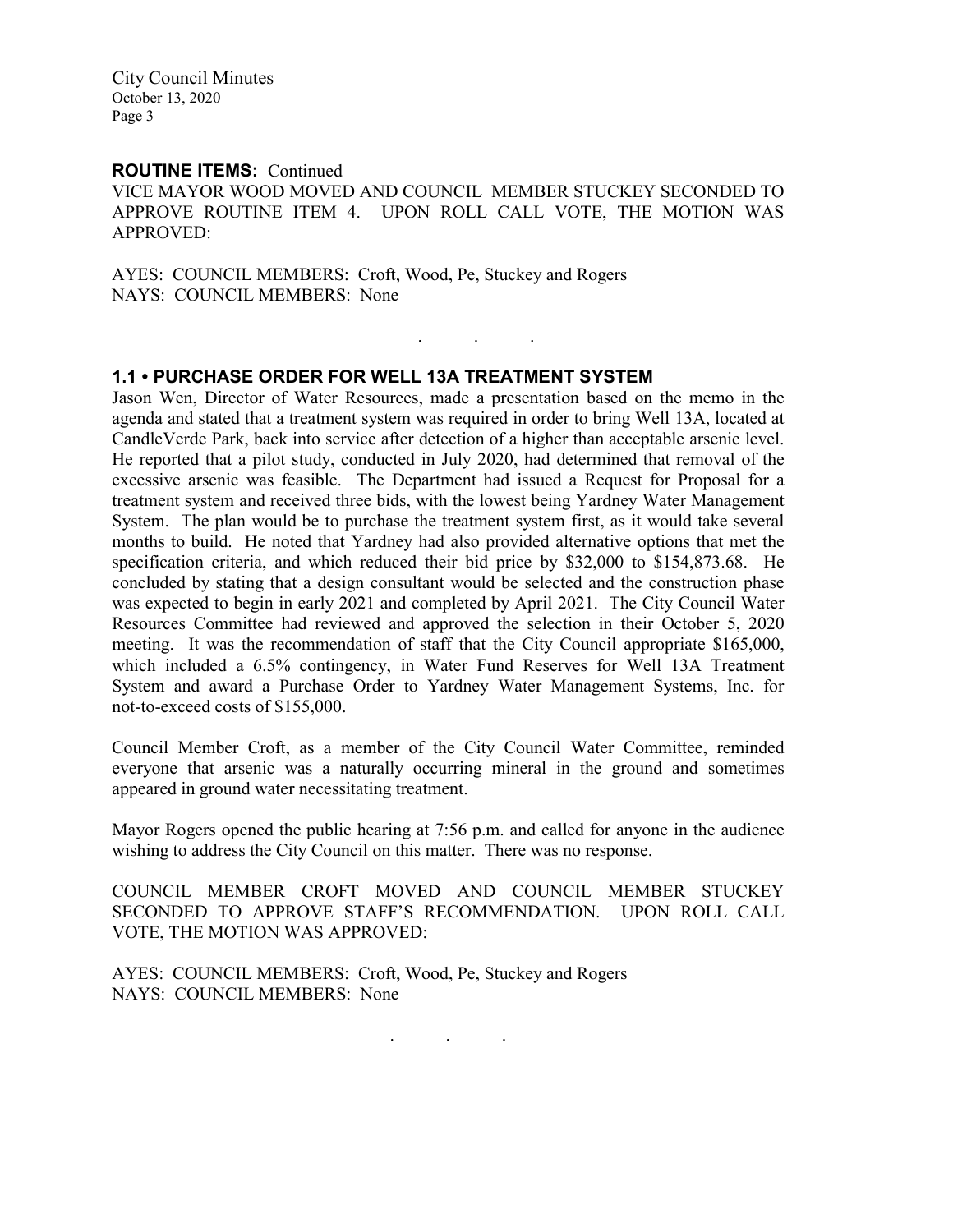# **2.1 • APPOINTMENT TO COMMUNITY SAFETY COMMISSION**

Mayor Rogers stated that the appointment of Vicki Stuckey to the City Council had left a vacancy on the Planning and Environment Commission, which had been ably filled by Bill Baca, formerly a member of the Community Safety Commission. He announced that with the depth of talent within the City, he had found a very qualified replacement for the vacancy on the Community Safety Commission. He introduced Sarah B. Mendoza, who had grown up in the City of Lakewood, was a graduate of Lakewood's St. Joseph High School, and held a Communications degrees from Hofstra University and Syracuse University.

RESOLUTION NO. 2020-55; A RESOLUTION OF THE CITY COUNCIL OF THE CITY OF LAKEWOOD APPOINTING SARAH MENDOZA TO THE COMMUNITY SAFETY COMMISSION REPLACING BILL BACA

MAYOR ROGERS MOVED AND COUNCIL MEMBER CROFT SECONDED TO ADOPT RESOLUTION NO. 2020-55 APPOINTING SARAH B. MENDOZA TO THE COMMUNITY SAFETY COMMISSION. UPON ROLL CALL VOTE, THE MOTION WAS APPROVED:

AYES: COUNCIL MEMBERS: Croft, Wood, Pe, Stuckey and Rogers NAYS: COUNCIL MEMBERS: None

Sarah Mendoza expressed her appreciation to the City Council for the opportunity to serve and represent the community.

. . .

# **3.1 • QUARTERLY BUDGET REPORT OF MAJOR FUNDS AS OF SEPTEMBER 30, 2020**

Jose Gomez, Director of Finance and Administrative Services, displayed slides and gave a brief presentation based on the memo in the agenda. He stated that his presentation would cover the first quarter of the new budget from July 1 through September 30, 2020 for the City's two major funds, the General Fund and the Water Utility Enterprise Fund. He noted that although it was their practice to track a year-to-year comparison and the impacts of the COVID-19 pandemic on the economy globally had made for an especially challenging year, he would describe the City's fiscal position as favorable. He reported that operational expenditures from the General Fund were trending as expected and aligned with the adopted budget. He noted that although there had been significant expenses related to the pandemic, State and Federal grant funding had been made available to cover most costs. He stated that the revenue side was also trending as expected. He pointed out that the City's traditionally conservative budget projections were especially helpful during the pandemic times. He reported that there were many agencies experiencing difficulties with revenue sources, but that many of those sources, such as hotel, convention, theme parks and casinos, did not apply to Lakewood's mostly retail-based revenues. He reported that the Water Fund, which was closely aligned with both weather and seasonal demand, was also trending close to the anticipated mark and that consumption was slightly higher than normal.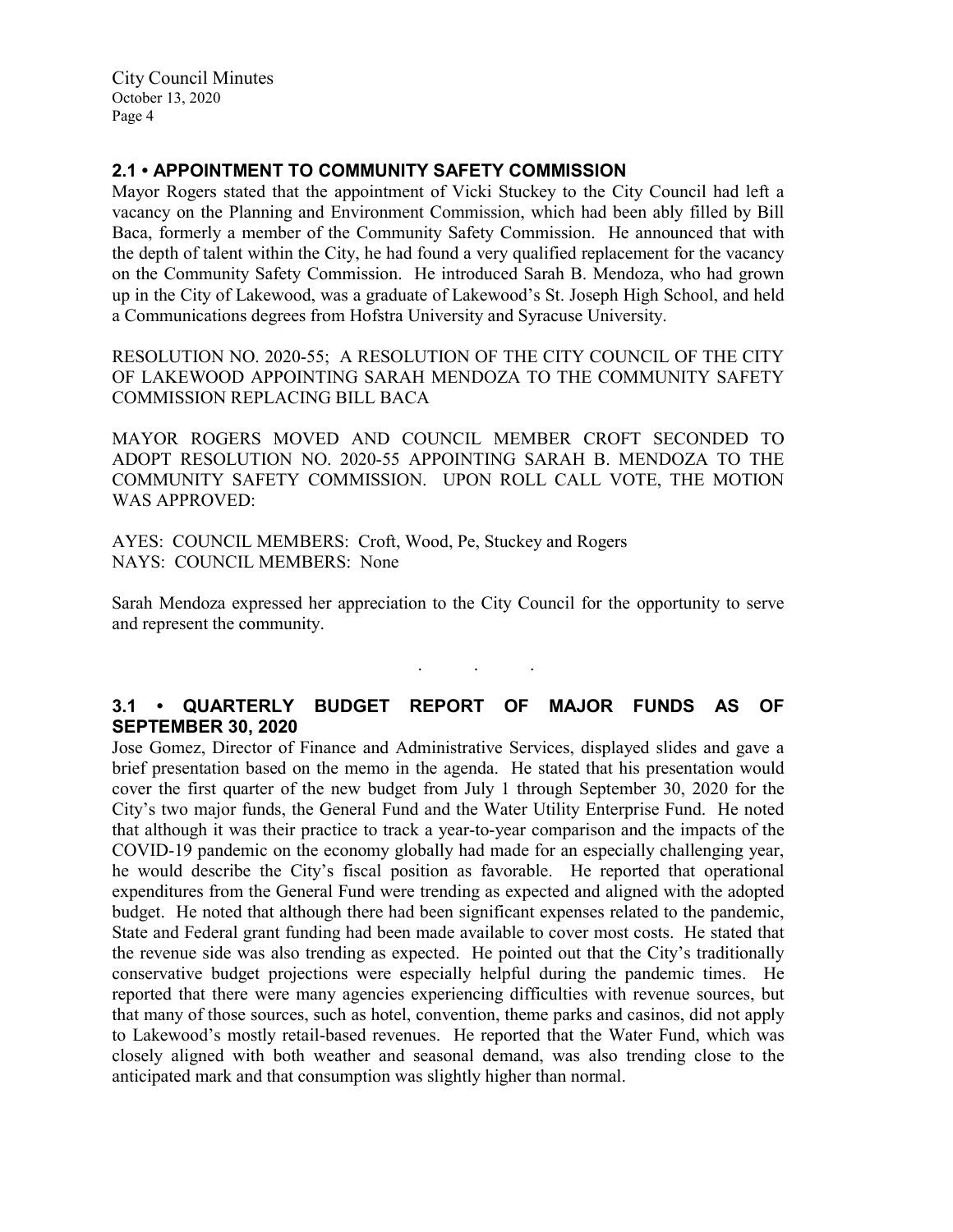# **3.1 • QUARTERLY BUDGET REPORT OF MAJOR FUNDS AS OF SEPTEMBER 30, 2020** - Continued

He concluded by stating that the City's measured approach had placed it in a better position to deal with changing trends and that the approval by voters of Measure L had provided additional stability. It was the recommendation of staff that the City Council receive and file the report.

Council Member Croft noted that in the retail aspect of the revenues, the City was fortunate to have a number of large retailers that were able to remain open through State and County mandates and that thanks to the passage of Measure L, the City was also able to now receive  $\frac{3}{4}$  of a percent of sales tax from online sales.

Mayor Rogers thanked his colleagues for their discipline in budgeting, as fiscal prudence was both a tradition and a core value in Lakewood. He expressed appreciation to the residents of Lakewood for the passage of Measure L, which provided for a long-term measure of sustainability for the community, and especially so in unanticipated disasters such as the current pandemic.

MAYOR ROGERS STATED THAT THERE BEING NO OBJECTION, THE ITEM WAS ORDERED RECEIVED AND FILED.

. . .

# **3.2 • MEASURE L CITIZENS OVERSIGHT COMMITTEE MEETING #1 UPDATE**

Deputy City Manager Paolo Beltran, gave a presentation based on the memo in the agenda and stated that Measure L had included a requirement that an advisory committee be created to review, on a semi-annual basis, the City's expenditure and revenues generated by the measure. He reported that the Citizens Oversight Committee, which was comprised of five residents appointed by the City Council to represent key stakeholder groups, and two members representing the Greater Lakewood Chamber of Commerce and a service organization had held its first meeting on October 6, 2020. City staff provided Committee members a primer on the Ralph M. Brown Act, a presentation on municipal finances, a discussion of the City budget for fiscal years 2020-22, impacts of Measure L on the City's budget, capital improvement and infrastructure needs. The Committee was scheduled to meet some time in March and August to review the Comprehensive Annual Financial Report and the adopted budget. It was the recommendation of staff that the City Council receive and file this report.

Council Member Croft stated that he had been impressed by the skill level demonstrated by the Committee members and their quick grasp of the budget. He stated that great questions were asked and good, engaged discussions held.

Council Member Stuckey noted the selection of Committee members well represented the community.

MAYOR ROGERS STATED THAT THERE BEING NO OBJECTION, THE ITEM WAS ORDERED RECEIVED AND FILED.

. . .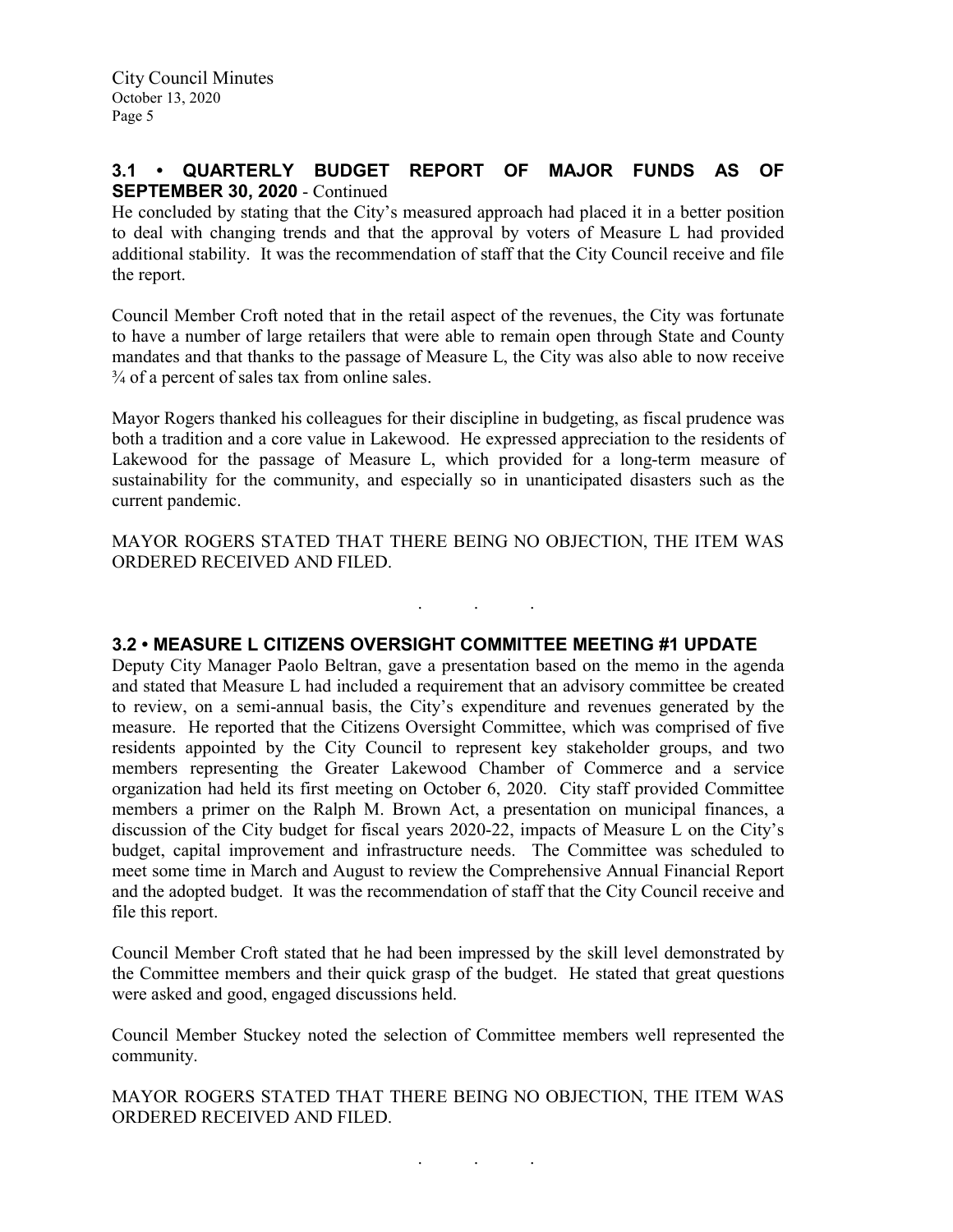### **3.3 • HALLOWEEN-THEMED EVENTS**

Valarie Frost, Director of Recreation and Community Services, displayed slides and made a presentation based on the memo in the agenda. She stated that the City had been hosting family events for Halloween since 1956, and that this year, in place of traditional Halloween carnivals, the City would offer several alternatives to help residents celebrate the spooky holiday. The first event, held online, would be a "Spooktacular" Halloween Photo Contest over the Halloween weekend, with residents being invited to submit photos for prizes in several categories. She reported that a series of three Halloween themed drive-in movies at Lakewood Center would be held on Fridays, October 23 and 30 and Saturday, October 31 and each vehicle would receive a free goody bag sponsored by community organizations including the Lakewood Lions Club and the Lakewood Family YMCA. On Saturday, October 24, the City would partner with Lakewood Center, Assembly Member Anthony Rendon, the Lakewood Family YMCA and Rotary Club of Lakewood to present a drive-thru pumpkin patch and Halloween treat bag distribution event at Lakewood Center Mall, where participants would drive through a maze of unique Halloween themed displays put together by City staff at recreation facilities and volunteers from the event partners. Each family would receive one pumpkin and one treat bag for each child in the car at the conclusion of the maze. She concluded by stating that Lakewood's tradition of hosting Halloween themed events would continue through the offering of safe alternatives for celebrating the holiday. It was the recommendation of staff that the City Council receive and file the report.

Responding to a question from Vice Mayor Wood, Ms. Frost stated that registration for each movie was required and would open the week of the showing, with Lakewood residents being offered priority registration.

Council Member Pe and Council Member Croft thanked Ms. Frost and her staff for creatively finding a way for Lakewood families to still come together as a community and celebrate the holiday.

In response to a question from Mayor Rogers, the City Manager stated that although the Los Angeles County Public Health Department had not expressly prohibited trick-or-treating, they were discouraging the practice and had not issued any safety guidelines.

MAYOR ROGERS STATED THAT THERE BEING NO OBJECTION, THE ITEM WAS ORDERED RECEIVED AND FILED.

. . .

#### **3.4 • REPORT ON COMMUNITY DIALOGUE**

City Manager Thaddeus McCormack provided an updated report on the status of the Community Dialogue and related racial equity issues. He reported that the two Community Dialogue Town Halls held on September 26th and September 30th had been well attended and received. Over 100 residents had participated, and offered over 300 written and oral comments, including lots of suggestions for actions to fulfill the Council's goal of building on all the good in Lakewood and making the City an even safer and more welcoming community.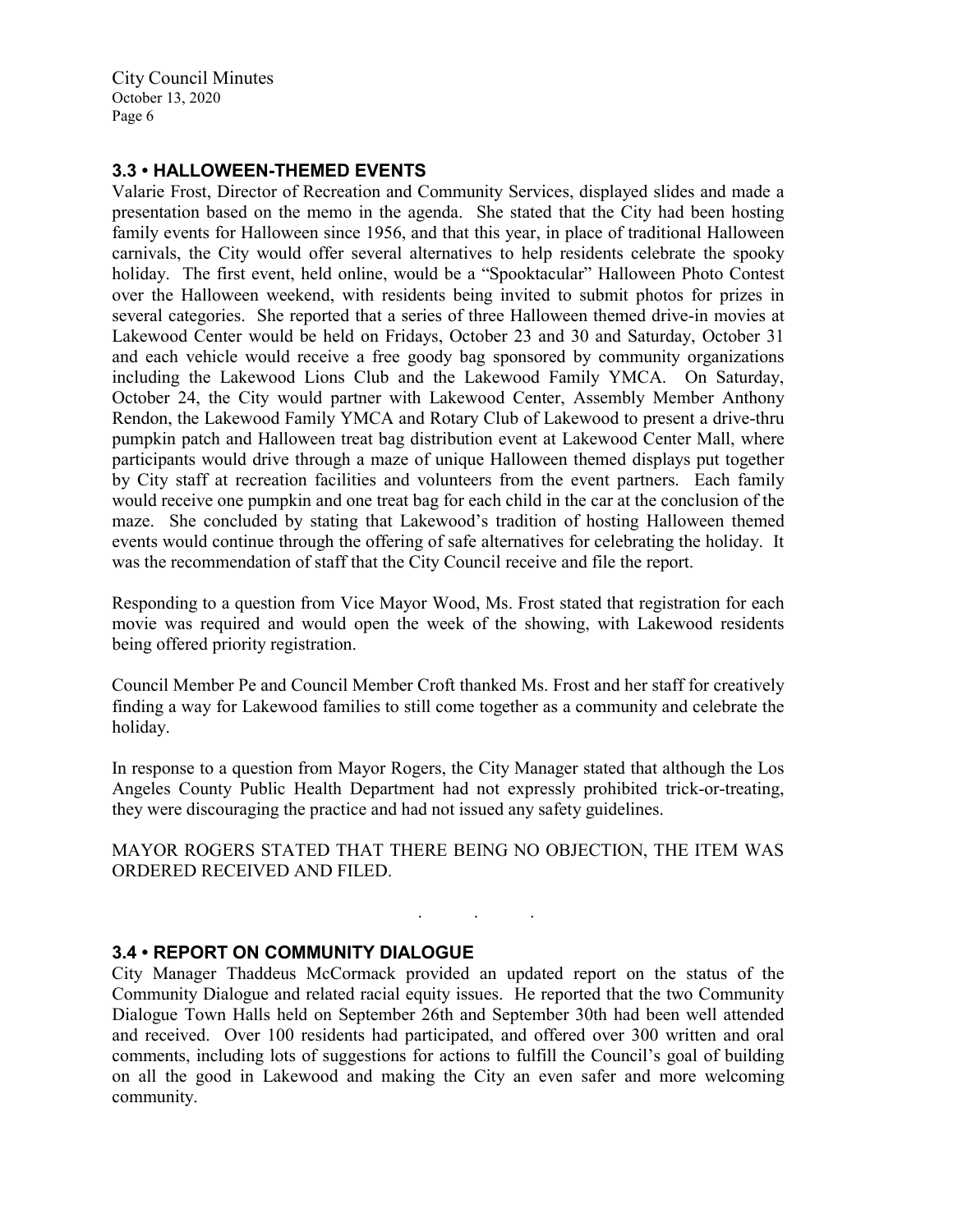# **3.4 • REPORT ON COMMUNITY DIALOGUE** - Continued

He stated that while Council Members Pe and Croft, as the Council's Ad Hoc Committee on the Community Dialogue, spoke at the beginning and end of each Town Hall and represented the full Council there, the recordings of each meeting were shared with the entire Council and were now available to the public through the City's website. He noted that about sixty residents who were not able to participate in the Zoom Town Hall meetings had submitted comments in writing. In addition, several Lakewood religious congregations had met on Sunday, September 27, a "Weekend of Dialogue," to discuss racial equity issues, with Mayor Rogers and Council Member Stuckey visiting in person or virtually with each of those congregations. Acknowledging that racial issues were not an easy topic to discuss, and that some residents might feel more comfortable having a discussion about it on a more personal or private basis, several members of Lakewood's Interfaith Council had offered to join Lakewood City Council Members in making a personal COVID-safe visit to homes to listen to residents on the important subject. He stated that staff and the City Council would review what residents had to say, see what looked like the most viable options for Lakewood, and then present those ideas back to the community for their feedback and thoughts.

He also provided an update on the Mayor's Pledge to conduct a community review of the Use of Force Policy utilized by the Sheriff's Department in Lakewood by stating the Public Safety Committee, Mayor Rogers and Vice Mayor Wood, had discussed the best way to undertake this process, and were very close to starting the community review, which would be announced through an eMagazine to residents next week and in the Lakewood Community News shortly after that. Residents' thoughts on improvements that the City could recommend to the Sheriff's Department would be submitted over the rest of October and into early November. It was the recommendation of staff that the City Council receive and file the report.

James Norville, Lakewood, addressed the City Council stating that he had been a participant in the second Town Hall and expressed the desire to be able to see and contact the other participants.

Council Member Pe stated that he had been encouraged to see the energy of the participants in the Town Hall meetings, who had offered candid, constructive comments and had not been at all divisive. He also expressed appreciation for the moderator, Eric Bailey, who had done an excellent job of providing everyone an opportunity to speak and be heard.

Council Member Croft stated that the Town Hall meetings were the beginning of a process and that suggestions for improvements were very welcome. He noted that there had been suggestions about neighborhood meet and greets, where residents would have an opportunity to get acquainted with other people on their streets and neighborhoods which, unfortunately, would have to wait due to pandemic restrictions. He expressed appreciation for those participants who were willing to be forthright and honest in sharing their experiences, both positive and negative, and to the members of the Interfaith Council for their help.